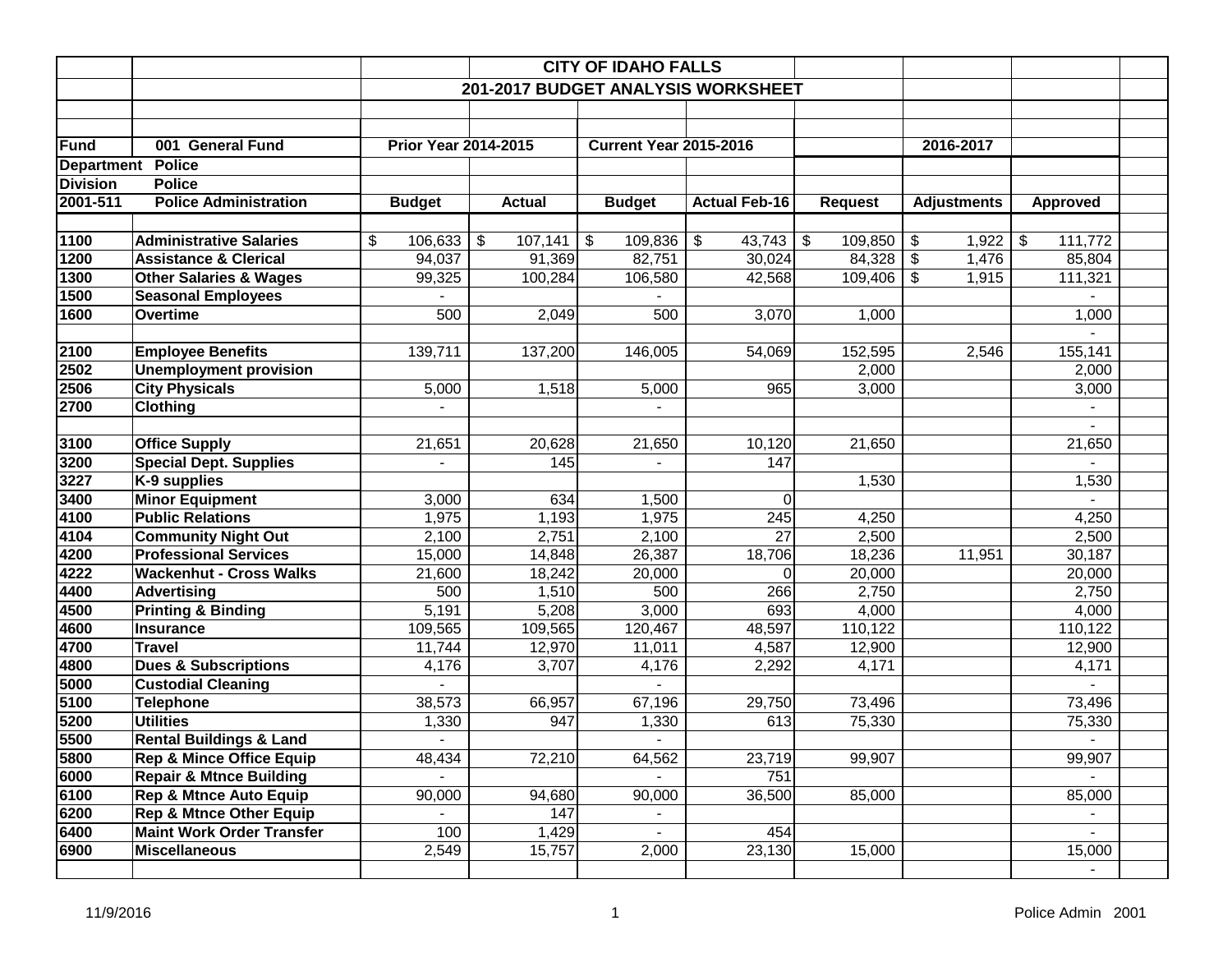| 7200                        | <b>Buildings</b>                      | $\blacksquare$           |              | 0              | $\blacksquare$ | ი          |      |           |      | 13,424                   |      | 13,424    |  |
|-----------------------------|---------------------------------------|--------------------------|--------------|----------------|----------------|------------|------|-----------|------|--------------------------|------|-----------|--|
| 7400                        | <b>Office Equipment</b>               | $\overline{\phantom{a}}$ |              | 0 <sub>1</sub> | $\blacksquare$ |            |      |           |      | 56,136                   |      | 56,136    |  |
| 7600                        | <b>All Other Equipment</b>            | $\blacksquare$           |              |                | $\blacksquare$ |            |      |           |      | 4,370                    |      | 4,370     |  |
| 7604                        | <b>Exercise Equipment</b>             | 3,000                    | 2,365        |                | $\blacksquare$ |            |      |           |      |                          |      |           |  |
|                             |                                       |                          |              |                |                |            |      |           |      |                          |      |           |  |
| 7900                        | <b>MERF Depreciation</b>              | 70,500                   | 74,455       |                | 60,000         | 29,765     |      | 65,500    |      |                          |      | 65,500    |  |
|                             | <b>GROSS BUDGET</b>                   | 896,194                  | 959,910      |                | 948,526        | 404,802    |      | 1,078,521 |      | 93,740                   |      | 1,172,261 |  |
|                             |                                       |                          |              |                |                |            |      |           |      |                          |      |           |  |
|                             |                                       |                          |              |                |                |            |      |           |      |                          |      |           |  |
|                             | <b>NET BUDGET</b>                     | \$<br>896,194            | $959,910$ \$ |                | 948,526        | 404,802    | -\$  | 1,078,521 | -\$  | 93,740                   | -\$  | 1,172,261 |  |
|                             |                                       |                          |              |                |                |            |      |           |      |                          |      |           |  |
|                             | <b>SUMMARY: Police Administration</b> |                          |              |                |                |            |      |           |      |                          |      |           |  |
| <b>Salaries &amp; Wages</b> |                                       | \$<br>300,495            | $300,843$ \$ |                | 299,667        | 119,406 \$ |      | 304,584   | -\$  | 5,313                    | \$   | 309,897   |  |
| <b>Benefits</b>             |                                       | 144,711                  | 138,718      |                | 151,005        | 55,033     |      | 157,595   |      | 2,546                    |      | 160,141   |  |
|                             | <b>Current Operating Expense</b>      | 377,488                  | 443,529      |                | 437,854        | 200,597    |      | 550,842   |      | 11,951                   |      | 562,793   |  |
| <b>Capital Outlay</b>       |                                       | 3,000                    | 2,365        |                |                |            |      |           |      | 73,930                   |      | 73,930    |  |
| <b>MERF Depreciation</b>    |                                       | 70,500                   | 74,455       |                | 60,000         | 29,765     |      | 65,500    |      | $\overline{\phantom{a}}$ |      | 65,500    |  |
| <b>Interfund Transfers</b>  |                                       |                          |              |                |                |            |      |           |      |                          |      |           |  |
|                             | <b>NET BUDGET</b>                     | \$<br>896,194            | 959,910 \$   |                | 948,526        | 404,802    | - \$ | 1,078,521 | - \$ | 93,740                   | - \$ | ,172,261  |  |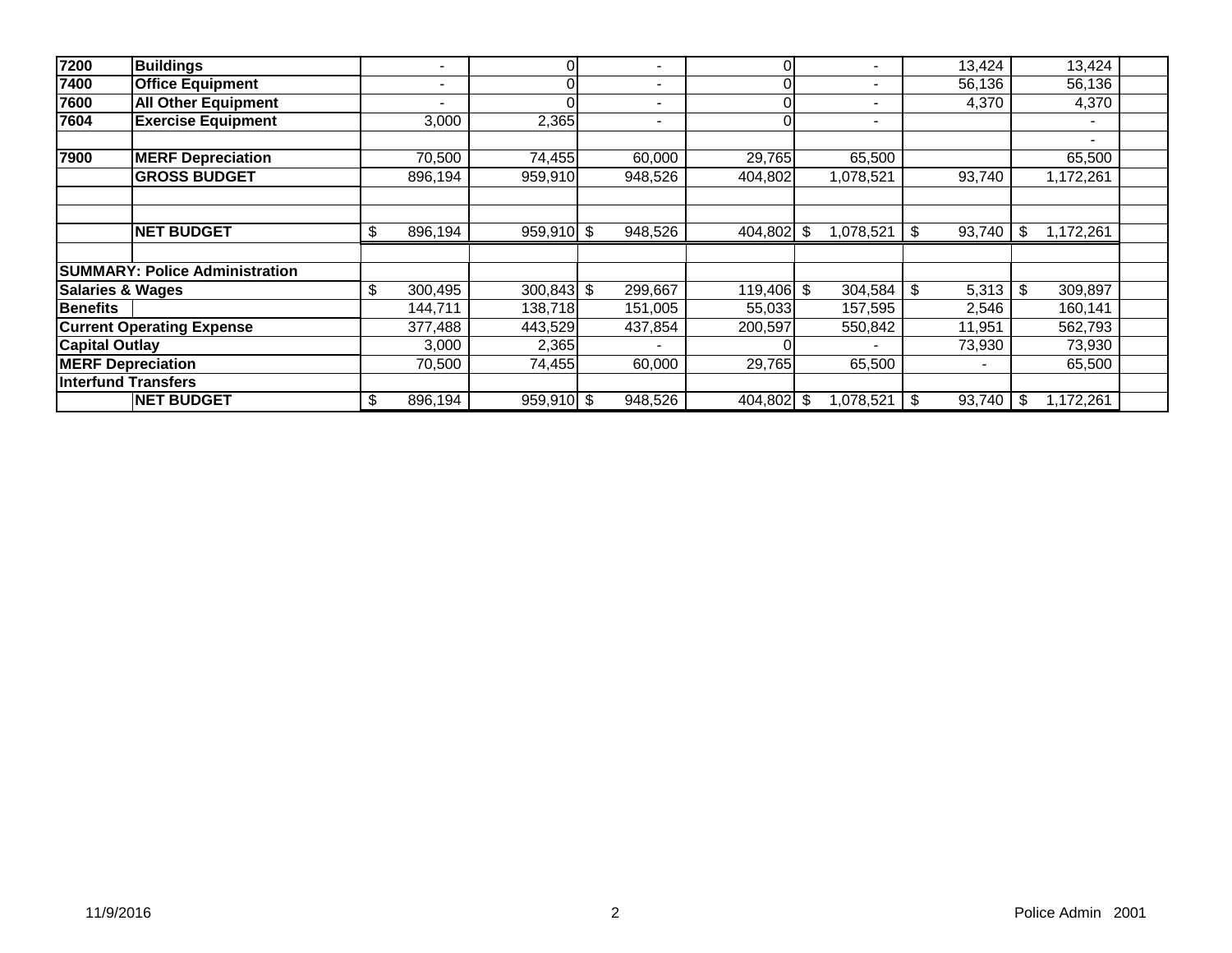|                                                |                                            |               |                             |                    |            | <b>CITY OF IDAHO FALLS</b>    |                                     |                |                    |                  |
|------------------------------------------------|--------------------------------------------|---------------|-----------------------------|--------------------|------------|-------------------------------|-------------------------------------|----------------|--------------------|------------------|
|                                                |                                            |               |                             |                    |            |                               | 2016-2017 BUDGET ANALYSIS WORKSHEET |                |                    |                  |
|                                                |                                            |               |                             |                    |            |                               |                                     |                |                    |                  |
|                                                |                                            |               |                             |                    |            |                               |                                     |                |                    |                  |
| <b>Fund</b>                                    | 001 General Fund                           |               | <b>Prior Year 2014-2015</b> |                    |            | <b>Current Year 2015-2016</b> |                                     |                | 2016-2017          |                  |
|                                                | Department Police                          |               |                             |                    |            |                               |                                     |                |                    |                  |
| <b>Division</b>                                | <b>Police</b>                              |               |                             |                    |            |                               |                                     |                |                    |                  |
| 2002-511                                       | In Service Training                        | <b>Budget</b> |                             | <b>Actual</b>      |            | <b>Budget</b>                 | <b>Actual Feb-16</b>                | <b>Request</b> | <b>Adjustments</b> | <b>Approved</b>  |
|                                                |                                            |               |                             |                    |            |                               |                                     |                |                    |                  |
| 1100                                           | <b>Administrative Salaries</b>             | \$            | $\blacksquare$              |                    | \$         | $\blacksquare$                |                                     |                |                    | \$               |
| 1200                                           | <b>Assistance &amp; Clerical</b>           |               | 84,921                      | 86,136             |            | 89,200                        | \$<br>35,320                        | \$<br>90,919   | \$<br>1,591        | 92,510           |
| 1300                                           | <b>Other Salaries &amp; Wages</b>          |               | 85,080                      | 85,171             |            | 91,750                        | 37,199                              | 93,534         | 1,637              | 95,171           |
| 1500                                           | <b>Seasonal Employees</b>                  |               |                             | 89                 |            |                               |                                     |                |                    |                  |
| 1600                                           | Overtime                                   |               |                             | 276                |            |                               | 326                                 |                |                    |                  |
|                                                |                                            |               |                             |                    |            |                               |                                     |                |                    |                  |
| 2100                                           | <b>Employee Benefits</b>                   |               | 80,059                      | 75,458             |            | 85,223                        | 30,570                              | 95,424         | 740                | 96,164           |
|                                                |                                            |               |                             |                    |            |                               |                                     |                |                    |                  |
| 3200                                           | <b>Special Dept. Supplies</b>              |               | 94,814                      | 42,047             |            | 55,450                        | 52,541                              | 57,450         |                    | 57,450           |
| 3226                                           | <b>SWAT Team Supplies</b>                  |               |                             |                    |            |                               |                                     |                |                    |                  |
| 3400                                           | <b>Minor Equipment</b>                     |               | $\blacksquare$              | 13                 |            | 2,500                         |                                     | 5,221          |                    | 5,221            |
| 4800                                           | <b>Dues &amp; Subscriptions</b>            |               | $\blacksquare$              |                    |            |                               |                                     |                |                    |                  |
| 4900                                           | <b>Personnel Training</b>                  |               | 61,691                      | 39,758             |            | 61,691                        | 30,110                              | 77,600         |                    | 77,600           |
| 4903                                           | <b>Personnel Training-Airport</b>          |               |                             |                    |            |                               |                                     |                |                    |                  |
| 4904                                           | <b>Tuition Reimbursement</b>               |               | 7,000                       | 6,056              |            | 5,000                         | 2,136                               | 5,000          |                    | 5,000            |
| 4905                                           | <b>K-9 Training</b>                        |               | ÷                           |                    |            |                               |                                     |                |                    |                  |
| 4906                                           | <b>Bomb Aquad Training</b>                 |               |                             |                    |            |                               |                                     |                |                    |                  |
| 5000                                           | <b>Custodial Cleaning</b>                  |               | 600                         | ÷.                 |            | $\blacksquare$                | $\mathbf{r}$                        | 5,000          |                    | 5,000            |
| 5100                                           | <b>Telephone</b>                           |               | $\blacksquare$              |                    |            | $\overline{\phantom{a}}$      |                                     |                |                    | $\blacksquare$   |
| 5600                                           | <b>Rental Auto Equipment</b>               |               | $\overline{\phantom{a}}$    |                    |            | $\blacksquare$                |                                     |                |                    | $\sim$           |
| 5700                                           | <b>Rental Property &amp; Equip</b>         |               | $\blacksquare$              |                    |            |                               |                                     |                |                    |                  |
|                                                |                                            |               |                             |                    |            |                               |                                     |                |                    |                  |
| 7400                                           | <b>Office Equipment</b>                    |               | $\blacksquare$              |                    |            | 6,000                         | 5,992                               |                |                    |                  |
| 7600                                           | <b>All Other Equipment</b>                 |               | $\overline{a}$              |                    |            |                               |                                     | 712            |                    | $\overline{712}$ |
|                                                |                                            |               |                             |                    |            |                               |                                     |                |                    |                  |
|                                                | <b>GROSS BUDGET</b>                        |               | 414,165                     | 335,004            |            | 396,814                       | 194,194                             | 430,860        | 3,968              | 434,828          |
| 9800                                           | <b>Interfund Transfers</b>                 |               | $\blacksquare$              |                    |            |                               |                                     |                |                    |                  |
|                                                |                                            |               |                             | $\blacksquare$     |            | $\overline{\phantom{a}}$      | $\overline{\phantom{a}}$            | $\blacksquare$ |                    |                  |
|                                                | <b>NET BUDGET</b>                          | \$            | 414,165                     | \$<br>335,004      | \$         | 396,814                       | \$<br>194,194                       | \$<br>430,860  | -\$<br>3,968       | \$<br>434,828    |
|                                                |                                            |               |                             |                    |            |                               |                                     |                |                    |                  |
|                                                |                                            |               |                             |                    |            |                               |                                     |                |                    |                  |
|                                                | <b>SUMMARY: Police In Service Training</b> |               |                             |                    |            |                               | \$                                  | 184,453        | $\sqrt[6]{3}$      |                  |
| <b>Salaries &amp; Wages</b><br><b>Benefits</b> |                                            | \$            | 170,001<br>80,059           | \$<br>171,672      | $\sqrt{3}$ | 180,950                       | $72,845$ \\$                        | 95,424         | 3,228<br>740       | \$<br>187,681    |
|                                                |                                            |               |                             | 75,458             |            | 85,223                        | 30,570                              |                |                    | 96,164           |
|                                                | <b>Current Operating Expense</b>           |               | 164,105                     | 87,874             |            | 124,641                       | 84,787                              | 150,271        |                    | 150,271          |
| <b>Capital Outlay</b>                          |                                            |               |                             |                    |            | 6,000                         | 5,992                               | 712            |                    | 712              |
| <b>MERF Depreciation</b>                       |                                            |               |                             |                    |            |                               |                                     |                |                    |                  |
| <b>Interfund Transfers</b>                     |                                            |               |                             |                    |            |                               |                                     |                |                    |                  |
|                                                | <b>NET BUDGET</b>                          | \$            | 414,165                     | \$<br>$335,004$ \$ |            | $396,814$ \$                  | $194,194$ \$                        | $430,860$ \$   | 3,968              | \$<br>434,828    |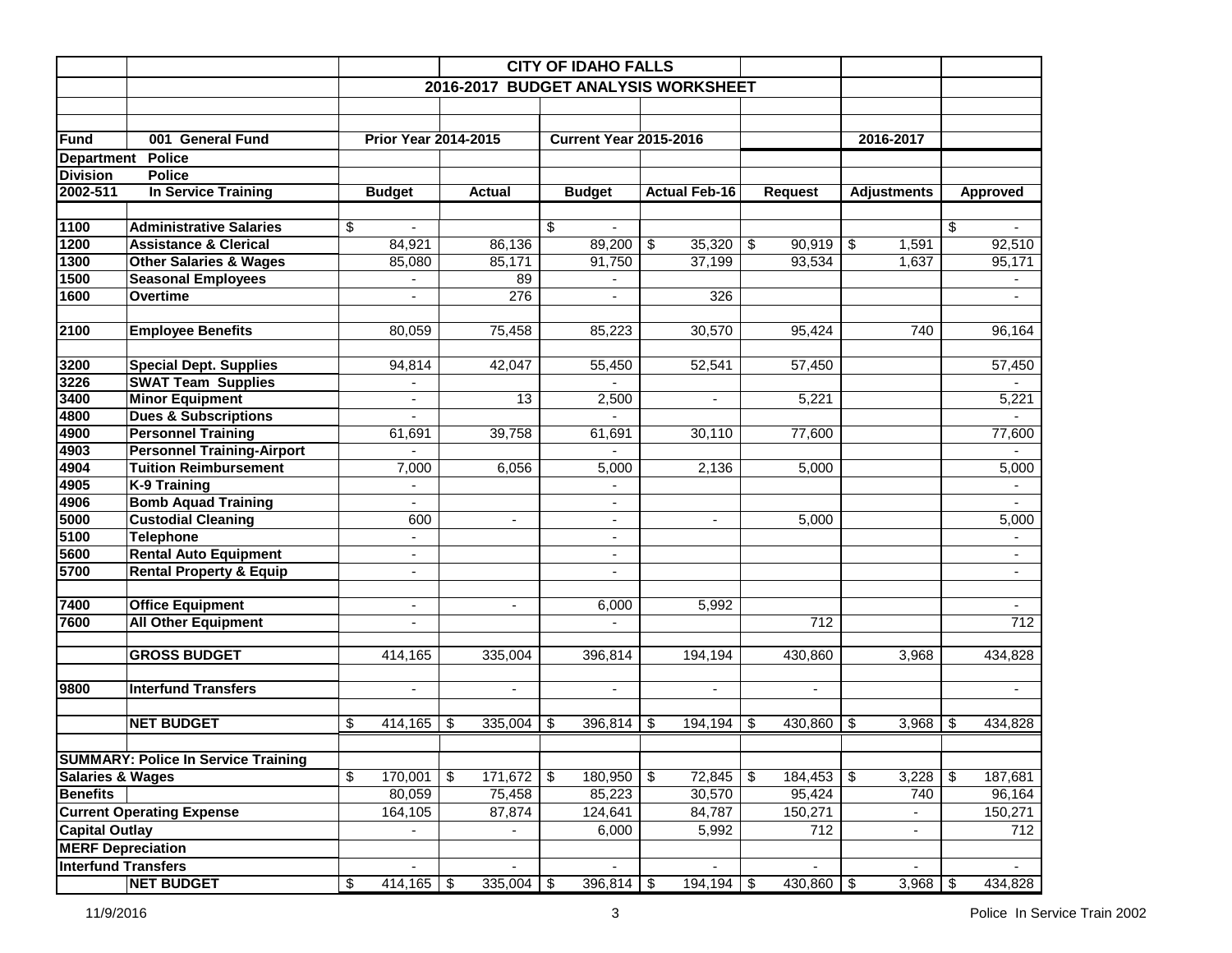|                   |                                         |                             |               | <b>CITY OF IDAHO FALLS</b>          |                                     |                                       |                    |                 |
|-------------------|-----------------------------------------|-----------------------------|---------------|-------------------------------------|-------------------------------------|---------------------------------------|--------------------|-----------------|
|                   |                                         |                             |               |                                     | 2016-2017 BUDGET ANALYSIS WORKSHEET |                                       |                    |                 |
|                   |                                         |                             |               |                                     |                                     |                                       |                    |                 |
|                   |                                         |                             |               |                                     |                                     |                                       |                    |                 |
| Fund              | 001 General Fund                        | <b>Prior Year 2014-2015</b> |               | <b>Current Year 2015-2016</b>       |                                     |                                       | 2016-2017          |                 |
| <b>Department</b> | <b>Police</b>                           |                             |               |                                     |                                     |                                       |                    |                 |
| <b>Division</b>   | <b>Police</b>                           |                             |               |                                     |                                     |                                       |                    |                 |
| 2003-511          | <b>Uniform Patrol Section</b>           | <b>Budget</b>               | <b>Actual</b> | <b>Budget</b>                       | <b>Actual Feb-16</b>                | <b>Request</b>                        | <b>Adjustments</b> | <b>Approved</b> |
|                   |                                         |                             |               |                                     |                                     |                                       |                    |                 |
| 1100              | <b>Administrative Salaries</b>          | \$<br>97,034                | \$<br>95,884  | $\boldsymbol{\mathsf{S}}$<br>99,758 | \$<br>39,695                        | $\boldsymbol{\mathsf{\$}}$<br>100,409 | \$<br>177          | \$<br>100,586   |
| 1200              | <b>Assistance &amp; Clerical</b>        | 341,205                     | 364,525       | 346,606                             | 107,618                             | 355,827                               | \$<br>6,227        | 362,054         |
| 1300              | <b>Other Salaries &amp; Wages</b>       | 3,545,447                   | 3,610,398     | 3,656,751                           | 1,427,555                           | 3,704,221                             | \$<br>64,824       | 3,769,045       |
| 1500              | <b>Seasonal Employees</b>               | 31,167                      | 31,502        | 32,517                              | 11,886                              | 29,484                                |                    | 29,484          |
| 1600              | Overtime                                | 136,746                     | 247,082       | 179,000                             | 146,451                             | 221,303                               |                    | 221,303         |
|                   |                                         |                             |               |                                     |                                     |                                       |                    |                 |
| 2100              | <b>Employee Benefits</b>                | 2,151,503                   | 2,098,209     | 2,233,854                           | 814,387                             | 2,343,491                             | 18,365             | 2,361,856       |
| 2700              | <b>Clothing-Regular</b>                 |                             |               |                                     |                                     |                                       |                    |                 |
|                   |                                         |                             |               |                                     |                                     |                                       |                    |                 |
| 3200              | <b>Special Dept. Supplies</b>           | 57,435                      | 92,805        | 60,052                              | 34,287                              | 60,200                                |                    | 60,200          |
| 3226              | <b>SWAT Team Supplies</b>               | 11,637                      | 4,984         | 5,927                               | 1,511                               | 7,115                                 |                    | 7,115           |
| 3227              | <b>K-9 Special Dept Supplies</b>        | 3,850                       | 2,547         | 4,717                               | 1,008                               | 8,150                                 |                    | 8,150           |
| 3400              | <b>Minor Equipment</b>                  | 22,051                      | 16,140        | 21,851                              | 11,867                              | 59,328                                |                    | 59,328          |
| 4200              | <b>Professional Services</b>            |                             |               |                                     | 31                                  |                                       |                    |                 |
| 4700              | <b>Travel</b>                           |                             | 1,001         | $\blacksquare$                      |                                     |                                       |                    |                 |
| 4800              | <b>Dues &amp; Subscriptions</b>         |                             |               | $\blacksquare$                      |                                     |                                       |                    |                 |
| 5100              | <b>Telephone</b>                        | 31,597                      | 137           | $\blacksquare$                      | (213)                               |                                       |                    |                 |
| 5600              | <b>Rental Auto Equipment</b>            |                             |               |                                     |                                     |                                       |                    |                 |
| 5800              | <b>Rep &amp; Mtnce Office Equipment</b> |                             |               |                                     |                                     |                                       |                    |                 |
| 6000              | <b>Rep &amp; Mtnce of Buildings</b>     |                             |               | 4,850                               | 4,464                               |                                       |                    |                 |
| 6100              | <b>Rep &amp; Mtnce Auto Equipment</b>   | 310,000                     | 346,203       | 300,880                             | 126,615                             | 265,000                               |                    | 265,000         |
| 6204              | <b>Rep &amp; Mtnce Bikes</b>            |                             |               |                                     |                                     |                                       |                    |                 |
| 6400              | <b>Maint Work Order Transfers</b>       |                             |               |                                     |                                     |                                       |                    |                 |
| 6900              | <b>Miscellaneous</b>                    | $\blacksquare$              |               | $\blacksquare$                      | 150                                 |                                       |                    |                 |
|                   |                                         |                             |               |                                     |                                     |                                       |                    |                 |
| 7400              | <b>Office Equipment</b>                 | ٠                           |               | $\blacksquare$                      |                                     | 11,200                                |                    | 11,200          |
| 7500              | <b>Automobiles</b>                      |                             |               |                                     |                                     | 1,000                                 |                    | 1,000           |
| 7600              | <b>All Other Equipment</b>              | 27,178                      | 1,838         | 66,400                              | 21,268                              | 30,720                                |                    | 30,720          |
| 7602              | <b>Bikes</b>                            |                             |               |                                     |                                     |                                       |                    |                 |
| 7603              | <b>Anticip Grant Equipment</b>          | $\overline{\phantom{a}}$    |               | $\qquad \qquad \blacksquare$        |                                     |                                       |                    | $\blacksquare$  |
| 7604              | <b>Exercise Equipment</b>               |                             |               | $\overline{\phantom{0}}$            |                                     | 11,200                                |                    | 11,200          |
|                   |                                         |                             |               |                                     |                                     |                                       |                    |                 |
| 7900              | <b>MERF Depreciation</b>                | 250,000                     | 263,455       | 262,200                             | 110,110                             | 292,000                               |                    | 292,000         |
|                   |                                         |                             |               |                                     |                                     |                                       |                    |                 |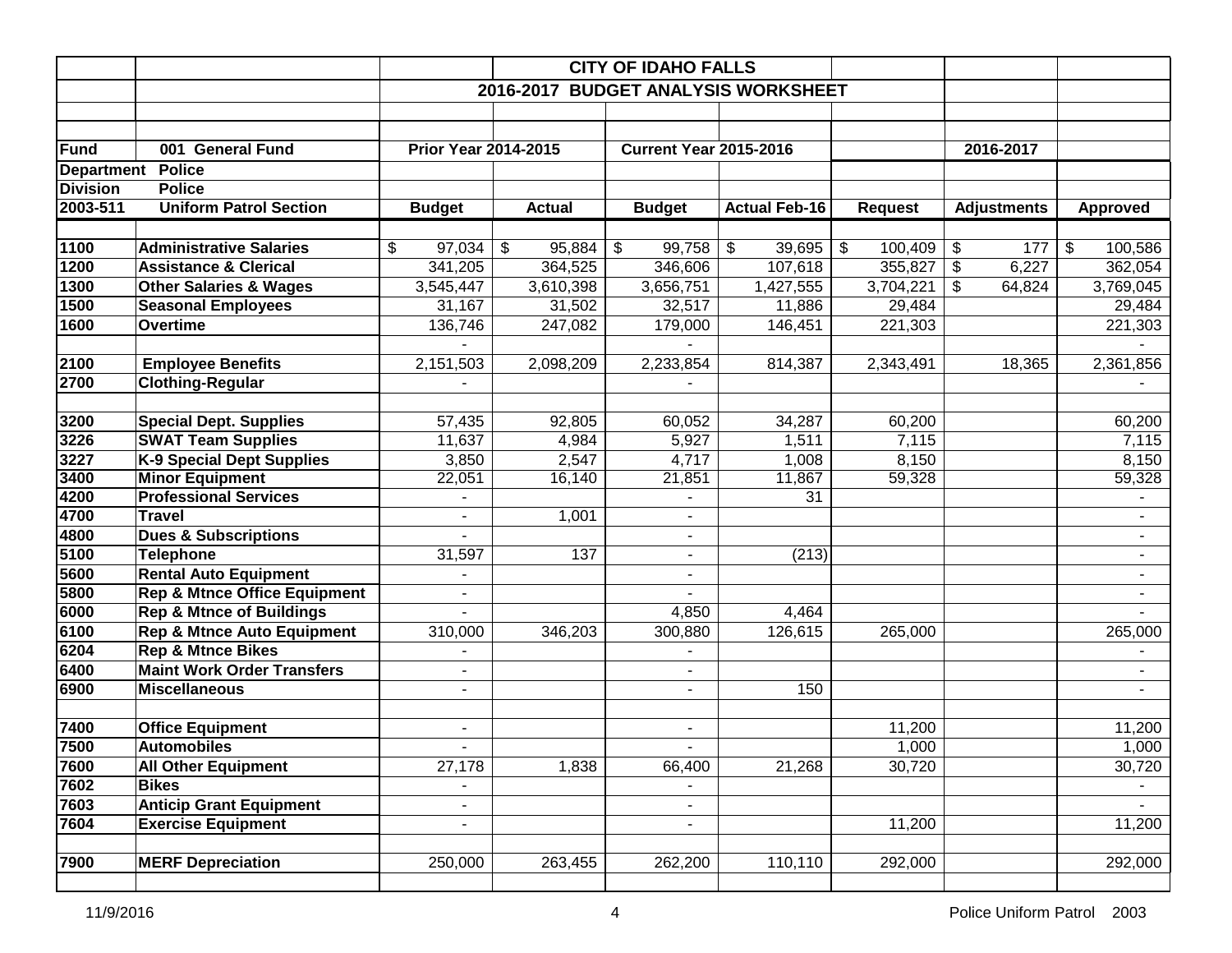|                             | <b>GROSS BUDGET</b>                           | 7,016,850       | 7,176,709    | 7,275,363  | 2,858,693       | 7,500,648  |     | 89,593 | 7,590,241  |
|-----------------------------|-----------------------------------------------|-----------------|--------------|------------|-----------------|------------|-----|--------|------------|
|                             |                                               |                 |              |            |                 |            |     |        |            |
| 9800                        | <b>Interfund Transfers</b>                    | (314, 017)      |              | (324, 753) |                 | (321, 721) |     |        | (321, 721) |
|                             |                                               |                 |              |            |                 |            |     |        |            |
|                             | <b>NET BUDGET</b>                             | \$<br>6,702,833 | 7,176,709丨\$ | 6,950,610  | \$<br>2,858,693 | 7,178,927  | -\$ | 89,593 | 7,268,520  |
|                             |                                               |                 |              |            |                 |            |     |        |            |
|                             | <b>SUMMARY: Police Uniform Patrol Section</b> |                 |              |            |                 |            |     |        |            |
| <b>Salaries &amp; Wages</b> |                                               | \$<br>4,151,599 | 4,349,391    | 4,314,632  | \$<br>,733,206  | 4,411,244  |     | 71,228 | 4,482,472  |
| <b>Benefits</b>             |                                               | 2,151,503       | 2,098,209    | 2,233,854  | 814,387         | 2,343,491  |     | 18,365 | 2,361,856  |
|                             | <b>Current Operating Expense</b>              | 436,570         | 463,816      | 398,277    | 179,722         | 399,793    |     |        | 399,793    |
| <b>Capital Outlay</b>       |                                               | 27,178          | 1,838        | 66.400     | 21,268          | 54.120     |     |        | 54,120     |
| <b>MERF Depreciation</b>    |                                               | 250,000         | 263,455      | 262,200    | 110,110         | 292,000    |     | -      | 292,000    |
| <b>Interfund Transfers</b>  |                                               | (314, 017)      |              | (324, 753) | -               | (321, 721) |     |        | (321, 721) |
|                             | <b>NET BUDGET</b>                             | \$<br>6,702,833 | 7,176,709丨\$ | 6,950,610  | \$<br>2,858,693 | 7,178,927  |     | 89,593 | 7,268,520  |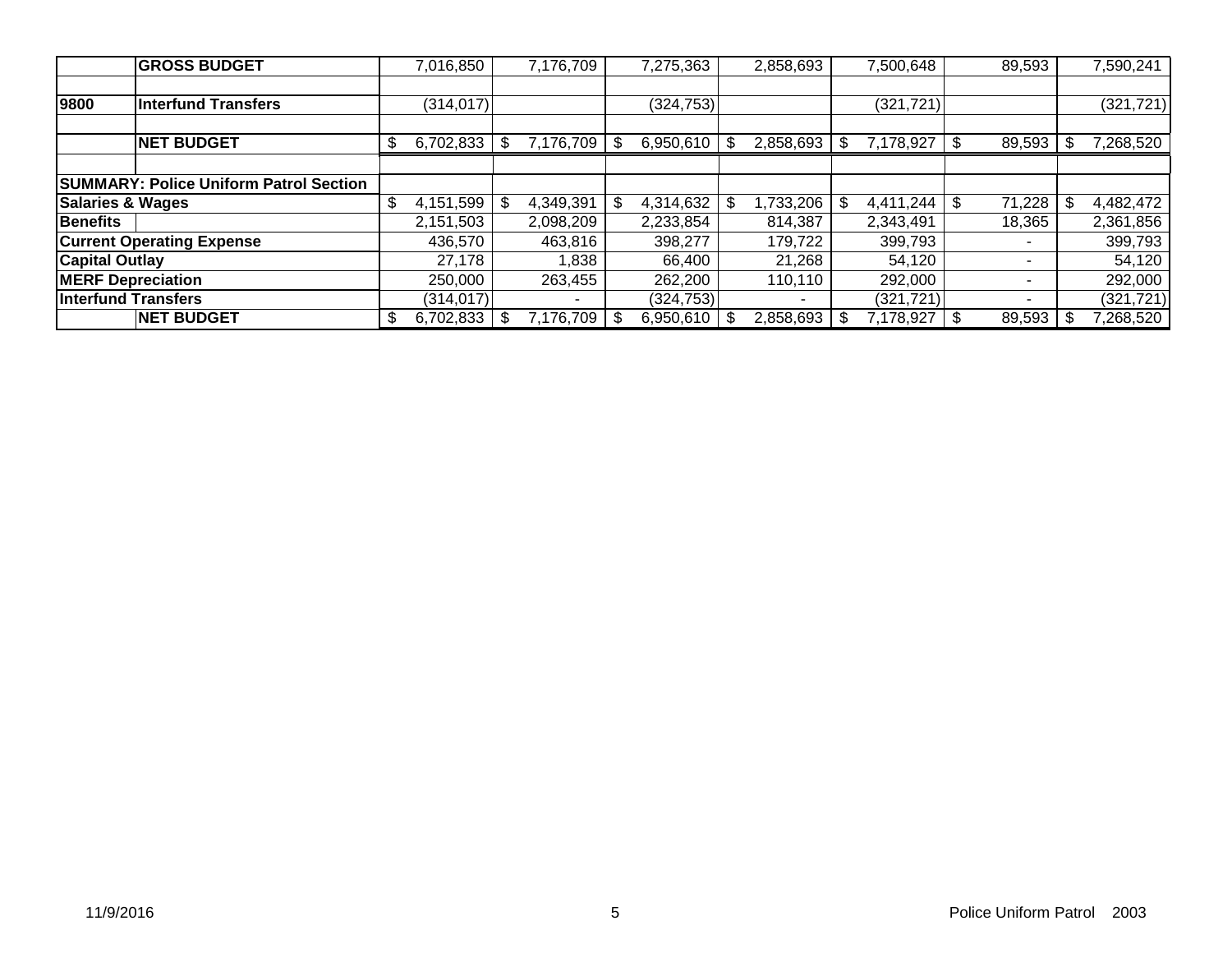|                            |                                         |                             |                  |     | <b>CITY OF IDAHO FALLS</b>    |                         |                                     |                |                    |                |
|----------------------------|-----------------------------------------|-----------------------------|------------------|-----|-------------------------------|-------------------------|-------------------------------------|----------------|--------------------|----------------|
|                            |                                         |                             |                  |     |                               |                         | 2016-2017 BUDGET ANALYSIS WORKSHEET |                |                    |                |
|                            |                                         |                             |                  |     |                               |                         |                                     |                |                    |                |
|                            |                                         |                             |                  |     |                               |                         |                                     |                |                    |                |
| <b>Fund</b>                | 001 General Fund                        | <b>Prior Year 2014-2015</b> |                  |     | <b>Current Year 2015-2016</b> |                         |                                     |                | 2016-2017          |                |
| <b>Department</b>          | <b>Police</b>                           |                             |                  |     |                               |                         |                                     |                |                    |                |
| <b>Division</b>            | <b>Police</b>                           |                             |                  |     |                               |                         |                                     |                |                    |                |
| 2004-511                   | <b>Records &amp; Service Section</b>    | <b>Budget</b>               | Actual           |     | <b>Budget</b>                 |                         | <b>Actual Feb-16</b>                | <b>Request</b> | <b>Adjustments</b> | Approved       |
|                            |                                         |                             |                  |     |                               |                         |                                     |                |                    |                |
| 1100                       | <b>Administrative Salaries</b>          | \$<br>95,405                | \$<br>94,325     | \$  | 98,161                        | \$                      | 38,747                              | \$<br>99,592   | \$<br>1,743        | \$<br>101,335  |
| 1200                       | <b>Assistance &amp; Clerical</b>        | 235,561                     | 230,649          |     | 249,369                       |                         | 101,359                             | 254,427        | 4,452              | 258,879        |
| 1300                       | <b>Other Salaries &amp; Wages</b>       |                             |                  |     |                               |                         |                                     |                |                    |                |
| 1500                       | <b>Seasonal Employees</b>               |                             |                  |     |                               |                         |                                     |                |                    | $\sim$         |
| 1600                       | Overtime                                |                             |                  |     |                               |                         |                                     |                |                    |                |
|                            |                                         |                             |                  |     |                               |                         |                                     |                |                    |                |
| 2100                       | <b>Employee Benefits</b>                | 179,012                     | 182,290          |     | 197,417                       |                         | 73,823                              | 207,137        | 1,728              | 208,865        |
| 2700                       | Clothing                                |                             |                  |     |                               |                         |                                     |                |                    |                |
|                            |                                         |                             |                  |     |                               |                         |                                     |                |                    |                |
| 3200                       | <b>Special Dept. Supplies</b>           | 6,384                       | 2,215            |     | 5,808                         |                         | 76                                  | 5,988          |                    | 5,988          |
| 3400                       | <b>Minor Equipment</b>                  | 450                         | 254              |     | 180                           |                         | 973                                 | 1,500          |                    | 1,500          |
| 4200                       | <b>Professional Services</b>            |                             | 400              |     |                               |                         |                                     |                |                    |                |
| 4500                       | <b>Printing &amp; Binding</b>           | $\blacksquare$              |                  |     | $\blacksquare$                |                         |                                     |                |                    | $\blacksquare$ |
| 4700                       | <b>Travel</b>                           | $\blacksquare$              |                  |     | $\blacksquare$                |                         |                                     |                |                    | $\blacksquare$ |
| 4800                       | <b>Dues &amp; Subscriptions</b>         | $\blacksquare$              |                  |     | $\blacksquare$                |                         |                                     |                |                    | $\blacksquare$ |
| 5100                       | <b>Telephone</b>                        | $\blacksquare$              |                  |     | $\blacksquare$                |                         |                                     |                |                    | $\blacksquare$ |
| 5800                       | <b>Repairs &amp; Mtnce Office Equip</b> | $\blacksquare$              |                  |     |                               |                         |                                     |                |                    | $\blacksquare$ |
| 6000                       | <b>Repair &amp; Mtnce Building</b>      | $\blacksquare$              | $\blacksquare$   |     | 2,723                         |                         | 2,723                               |                |                    | $\sim$         |
| 6400                       | <b>Maint Work Order Transfers</b>       | $\blacksquare$              |                  |     | $\blacksquare$                |                         |                                     |                |                    | $\blacksquare$ |
| 6900                       | <b>Miscellaneous</b>                    | $\blacksquare$              |                  |     | $\overline{a}$                |                         |                                     |                |                    |                |
| 6932                       | <b>Credit Card Fees</b>                 | 660                         | 661              |     | 660                           |                         | $\blacksquare$                      | 660            |                    | 660            |
| 7200                       | <b>Buildings</b>                        |                             |                  |     |                               |                         |                                     | 7,150          |                    | 7,150          |
| 7300                       | <b>Imp Other Than Buildings</b>         | $\blacksquare$              |                  |     | $\blacksquare$                |                         |                                     |                |                    | $\sim$         |
| 7400                       | <b>Office Equipment</b>                 | $\blacksquare$              |                  |     | $\overline{\phantom{a}}$      |                         |                                     |                |                    | $\blacksquare$ |
| 7600                       | <b>All Other Equipment</b>              | $\sim$                      |                  |     | $\blacksquare$                |                         |                                     |                |                    | $\sim$         |
|                            |                                         |                             |                  |     |                               |                         |                                     |                |                    |                |
| 7900                       | <b>MERF Depreciation</b>                | $\blacksquare$              |                  |     | $\blacksquare$                |                         |                                     |                |                    | $\blacksquare$ |
|                            |                                         |                             |                  |     |                               |                         |                                     |                |                    |                |
|                            | <b>GROSS BUDGET</b>                     | 517,472                     | 510,793          |     | 554,318                       |                         | 217,700                             | 576,454        | 7,923              | 584,377        |
|                            |                                         |                             |                  |     |                               |                         |                                     |                |                    |                |
|                            |                                         |                             |                  |     |                               |                         |                                     |                |                    |                |
|                            | <b>NET BUDGET</b>                       | \$<br>517,472               | \$<br>510,793 \$ |     | 554,318 \$                    |                         | 217,700                             | \$<br>576,454  | \$<br>7,923        | \$<br>584,377  |
|                            |                                         |                             |                  |     |                               |                         |                                     |                |                    |                |
|                            | <b>SUMMARY: Police Services Section</b> |                             |                  |     |                               |                         |                                     |                |                    |                |
| Salaries & Wages           |                                         | \$<br>330,966               | \$<br>324,974    | -\$ | 347,530                       | $\overline{\mathbf{3}}$ | 140,106                             | \$<br>354,019  | \$<br>6,195        | \$<br>360,214  |
| <b>Benefits</b>            |                                         | 179,012                     | 182,290          |     | 197,417                       |                         | 73,823                              | 207,137        | 1,728              | 208,865        |
|                            | <b>Current Operating Expense</b>        | 7,494                       | 3,529            |     | 9,371                         |                         | 3,772                               | 8,148          | $\blacksquare$     | 8,148          |
| <b>Capital Outlay</b>      |                                         |                             |                  |     |                               |                         |                                     | 7,150          |                    | 7,150          |
| <b>MERF Depreciation</b>   |                                         | $\blacksquare$              | $\blacksquare$   |     | $\blacksquare$                |                         | $\blacksquare$                      | $\sim$         | $\blacksquare$     |                |
| <b>Interfund Transfers</b> |                                         |                             |                  |     |                               |                         |                                     |                |                    |                |
|                            | <b>NET BUDGET</b>                       | \$<br>517,472               | \$<br>510,793 \$ |     | $554,318$ \$                  |                         | 217,700 \$                          | 576,454        | \$<br>7,923        | \$<br>584,377  |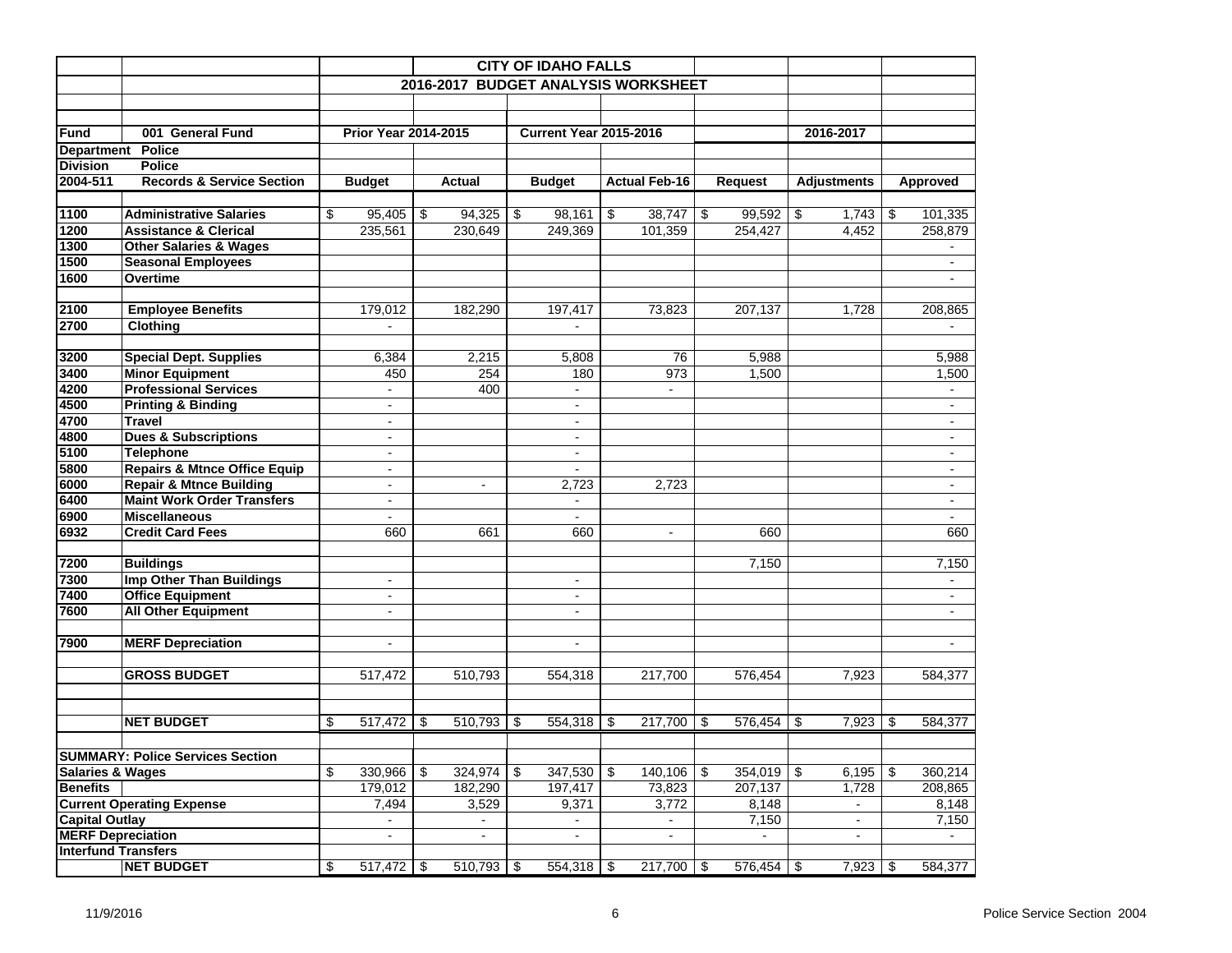|                             |                                                             |                                  |                            | <b>CITY OF IDAHO FALLS</b>       |                                     |                                 |                          |                          |
|-----------------------------|-------------------------------------------------------------|----------------------------------|----------------------------|----------------------------------|-------------------------------------|---------------------------------|--------------------------|--------------------------|
|                             |                                                             |                                  |                            |                                  | 2016-2017 BUDGET ANALYSIS WORKSHEET |                                 |                          |                          |
|                             |                                                             |                                  |                            |                                  |                                     |                                 |                          |                          |
|                             |                                                             |                                  |                            |                                  |                                     |                                 |                          |                          |
| <b>Fund</b>                 | 001 General Fund                                            | <b>Prior Year 2014-2015</b>      |                            | <b>Current Year 2015-2016</b>    |                                     |                                 | 2016-2017                |                          |
| <b>Department</b>           | Police                                                      |                                  |                            |                                  |                                     |                                 |                          |                          |
| <b>Division</b>             | <b>Police</b>                                               |                                  |                            |                                  |                                     |                                 |                          |                          |
| 2005-511                    | <b>Criminal Investigation</b>                               | <b>Budget</b>                    | <b>Actual</b>              | <b>Budget</b>                    | <b>Actual Feb-16</b>                | <b>Request</b>                  | <b>Adjustments</b>       | <b>Approved</b>          |
|                             |                                                             |                                  |                            |                                  |                                     |                                 |                          |                          |
| 1100                        | <b>Administrative Salaries</b>                              | \$<br>93,709                     | \$<br>97,532               | \$<br>102,200                    | \$<br>40,650                        | \$<br>102,408                   | \$<br>1,792              | \$<br>104,200            |
| 1200                        | <b>Assistance &amp; Clerical</b>                            |                                  |                            |                                  |                                     |                                 |                          |                          |
| 1300                        | <b>Other Salaries &amp; Wages</b>                           | 936,310                          | 876,824                    | 1,224,558                        | 461,012                             | 1,343,392                       | \$<br>23,509             | 1,366,901                |
| 1600                        | Overtime                                                    | 44,000                           | 51,150                     | 55,000                           | 16,894                              | 38,000                          |                          | 38,000                   |
|                             |                                                             |                                  |                            |                                  |                                     |                                 |                          |                          |
| 2100                        | <b>Employee Benefits</b>                                    | 449,791                          | 478,603                    | 672,419                          | 240,878                             | 684,511                         | 4,443                    | 688,954                  |
| 2700                        | <b>Clothing-Regular</b>                                     |                                  |                            |                                  |                                     |                                 |                          |                          |
|                             |                                                             |                                  |                            |                                  |                                     |                                 |                          |                          |
| 3200                        | <b>Special Dept. Supplies</b>                               | 10,199                           | 8,924                      | 10,199                           | 2,060                               | 10,199                          |                          | 10,199                   |
| 3400                        | <b>Minor Equipment</b>                                      | $\blacksquare$                   |                            | 1,145                            | $\overline{\phantom{a}}$            | 1,705                           |                          | 1,705                    |
| 4200                        | <b>Professional Services</b>                                |                                  |                            |                                  |                                     |                                 |                          |                          |
| 4700                        | <b>Travel</b>                                               |                                  |                            |                                  |                                     |                                 |                          |                          |
| 4800                        | <b>Dues &amp; Subscriptions</b>                             | $\blacksquare$                   |                            | $\sim$                           |                                     |                                 |                          | $\overline{\phantom{a}}$ |
| 4900                        | <b>Personnel Training</b>                                   | ۰                                |                            | $\overline{\phantom{a}}$         |                                     |                                 |                          |                          |
| 5100                        | <b>Telephone</b><br><b>Repairs &amp; Mtnce Office Equip</b> | $\overline{\phantom{a}}$         |                            | $\blacksquare$<br>$\overline{a}$ |                                     |                                 |                          | $\overline{\phantom{a}}$ |
| 5800<br>6000                | <b>Rep &amp; Mtnce Buildings</b>                            | $\blacksquare$<br>$\blacksquare$ |                            | $\overline{a}$                   |                                     |                                 |                          | $\blacksquare$           |
| 6100                        | <b>Rep &amp; Mtnce Auto Equipment</b>                       | $\overline{\phantom{a}}$         |                            | $\sim$                           |                                     |                                 |                          | $\sim$                   |
| 6900                        | <b>Miscellaneous</b>                                        | 10,000                           | 10,000                     | 10,000                           | 10,000                              | 10,000                          |                          | 10,000                   |
| 6930                        | <b>Contingecy - Confiscation</b>                            | 19,000                           | 9,151                      | 19,000                           | 3,400                               | 19,000                          |                          | 19,000                   |
|                             |                                                             |                                  |                            |                                  |                                     |                                 |                          |                          |
| 7400                        | <b>Office Equipment</b>                                     |                                  |                            |                                  |                                     |                                 |                          |                          |
| 7500                        | <b>Automotive Equipment</b>                                 | 9,000                            | $\blacksquare$             | 9,000                            | $\overline{\phantom{a}}$            |                                 |                          |                          |
| 7600                        | <b>All Other Equipment</b>                                  |                                  |                            |                                  |                                     | 7,139                           |                          | 7,139                    |
|                             |                                                             |                                  |                            |                                  |                                     |                                 |                          |                          |
| 7900                        | <b>MERF Depreciation</b>                                    | $\blacksquare$                   |                            | $\overline{a}$                   |                                     |                                 |                          |                          |
|                             |                                                             |                                  |                            |                                  |                                     |                                 |                          |                          |
|                             | <b>GROSS BUDGET</b>                                         | 1,572,009                        | 1,532,184                  | 2,103,521                        | 774,894                             | 2,216,354                       | 29,744                   | 2,246,098                |
|                             |                                                             |                                  |                            |                                  |                                     |                                 |                          |                          |
|                             |                                                             |                                  |                            |                                  |                                     |                                 |                          |                          |
|                             | <b>NET BUDGET</b>                                           | 1,572,009<br>\$                  | 1,532,184<br>\$            | 2,103,521<br>\$                  | 774,894<br>\$                       | 2,216,354<br>\$                 | 29,744<br>\$             | 2,246,098<br>\$          |
|                             |                                                             |                                  |                            |                                  |                                     |                                 |                          |                          |
|                             | <b>SUMMARY: Criminal Investigation</b>                      |                                  |                            |                                  |                                     |                                 |                          |                          |
| <b>Salaries &amp; Wages</b> |                                                             | \$<br>1,074,019                  | $\frac{1}{2}$<br>1,025,506 | \$<br>1,381,758                  | \$<br>518,556                       | $1,483,800$ \$<br>$\sqrt[6]{2}$ | 25,301                   | \$<br>1,509,101          |
| <b>Benefits</b>             |                                                             | 449,791                          | 478,603                    | 672,419                          | 240,878                             | 684,511                         | 4,443                    | 688,954                  |
|                             | <b>Current Operating Expense</b>                            | 39,199                           | 28,075                     | 40,344                           | 15,460                              | 40,904                          | $\overline{\phantom{a}}$ | 40,904                   |
| <b>Capital Outlay</b>       |                                                             | 9,000                            |                            | 9,000                            |                                     | 7,139                           |                          | 7,139                    |
|                             | <b>MERF Depreciation</b>                                    |                                  |                            |                                  |                                     |                                 |                          |                          |
| <b>Interfund Transfers</b>  |                                                             |                                  |                            |                                  |                                     |                                 |                          |                          |
|                             | <b>NET BUDGET</b>                                           | 1,572,009<br>\$                  | 1,532,184<br>S.            | 2,103,521<br>- \$                | 774,894<br>- \$                     | \$<br>$2,216,354$ \$            | 29,744                   | 2,246,098<br>S.          |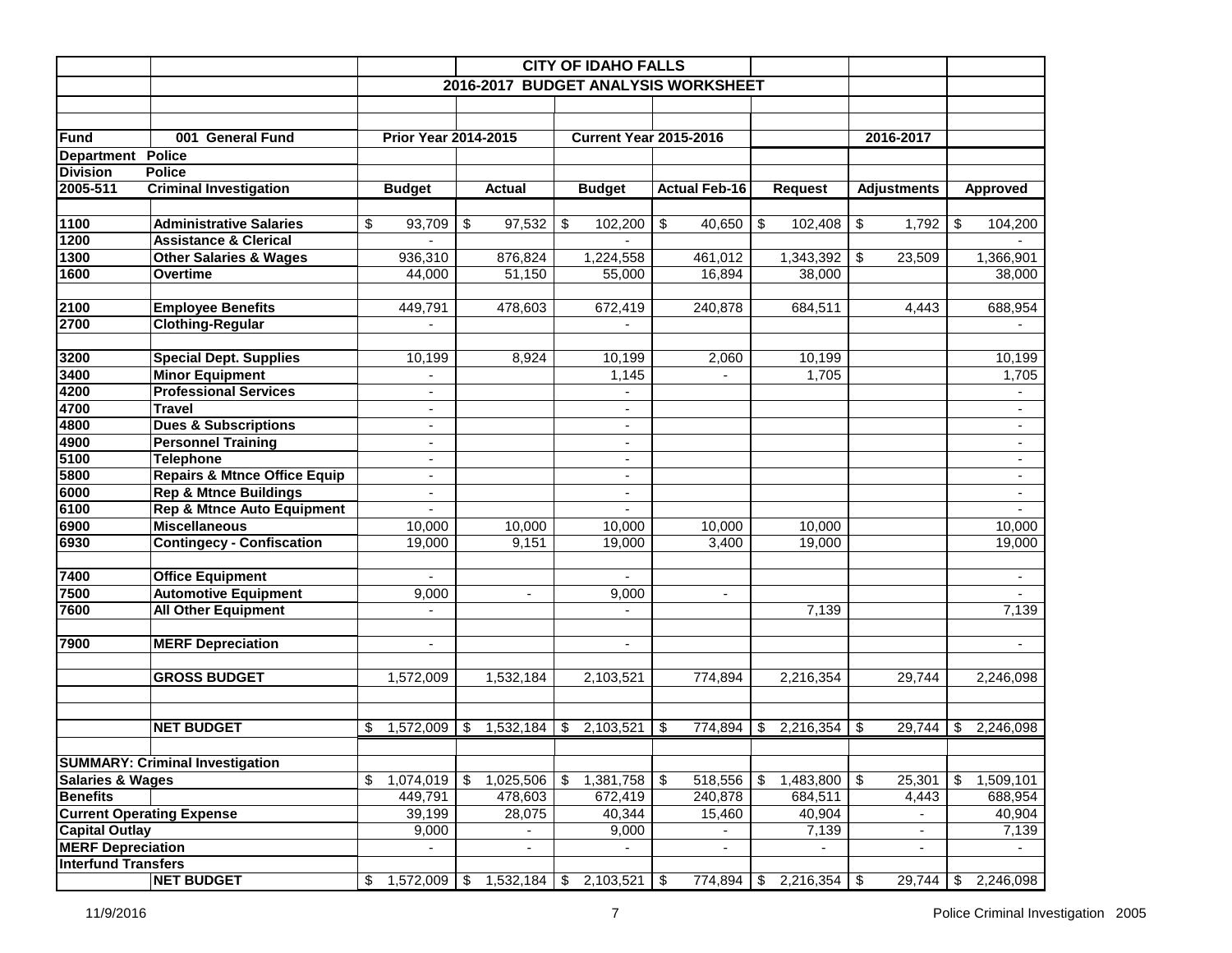|                             |                                    |                             |                      |               | <b>CITY OF IDAHO FALLS</b>          |                         |                      |                          |                    |                          |
|-----------------------------|------------------------------------|-----------------------------|----------------------|---------------|-------------------------------------|-------------------------|----------------------|--------------------------|--------------------|--------------------------|
|                             |                                    |                             |                      |               | 2016-2017 BUDGET ANALYSIS WORKSHEET |                         |                      |                          |                    |                          |
|                             |                                    |                             |                      |               |                                     |                         |                      |                          |                    |                          |
|                             |                                    |                             |                      |               |                                     |                         |                      |                          |                    |                          |
| Fund                        | 001 General Fund                   | <b>Prior Year 2014-2015</b> |                      |               | <b>Current Year 2015-2016</b>       |                         |                      |                          | 2016-2017          |                          |
|                             | Department Police                  |                             |                      |               |                                     |                         |                      |                          |                    |                          |
| <b>Division</b>             | <b>Police</b>                      |                             |                      |               |                                     |                         |                      |                          |                    |                          |
| 2008-511                    | <b>Communication Section</b>       | <b>Budget</b>               | <b>Actual</b>        |               | <b>Budget</b>                       |                         | <b>Actual Feb-16</b> | <b>Request</b>           | <b>Adjustments</b> | <b>Approved</b>          |
|                             |                                    |                             |                      |               |                                     |                         |                      |                          |                    |                          |
| 1100                        | <b>Administrative Salaries</b>     | \$<br>67,962                | \$<br>$\blacksquare$ | \$            | 55,810                              |                         |                      | \$<br>66,072             | \$<br>1,159        | \$<br>67,231             |
| 1200                        | <b>Assistance &amp; Clerical</b>   |                             |                      |               |                                     |                         |                      |                          |                    |                          |
| 1300                        | <b>Other Salaries &amp; Wages</b>  | 951,430                     | 818,989              |               | 960,103                             |                         | 373,427              | 942,761                  | \$<br>16,498       | 959,259                  |
| 1500                        | <b>Seasonal Employees</b>          |                             |                      |               |                                     |                         |                      |                          |                    |                          |
| 1600                        | <b>Overtime</b>                    | 44,000                      | 119,946              |               | 58,000                              |                         | 56,191               | 75,000                   |                    | 75,000                   |
| 2100                        | <b>Employee Benefits</b>           | 587,419                     | 466,585              |               | 562,131                             |                         | 197,398              | 578,032                  | 4,936              | 582,968                  |
| 2700                        | Clothing                           | $\blacksquare$              |                      |               | $\overline{a}$                      |                         |                      |                          |                    |                          |
|                             |                                    |                             |                      |               |                                     |                         |                      |                          |                    |                          |
| 3200                        | <b>Special Department Supplies</b> | 1,000                       | 1,485                |               | 1,560                               |                         | $\blacksquare$       | 700                      |                    | 700                      |
| 3400                        | <b>Minor Equipment</b>             |                             |                      |               | $\blacksquare$                      |                         |                      |                          |                    | $\overline{\phantom{a}}$ |
| 4700                        | <b>Travel &amp; Meeting Costs</b>  |                             |                      |               |                                     |                         |                      |                          |                    |                          |
| 4800                        | <b>Dues &amp; Subscription</b>     | $\blacksquare$              |                      |               | $\blacksquare$                      |                         |                      | 331                      |                    | 331                      |
| 4900                        | <b>Personnel Training</b>          | 8,000                       | 2,909                |               | 8,000                               |                         | 2,401                | 24,020                   |                    | 24,020                   |
| 6900                        | <b>Miscellaneous</b>               | $\overline{a}$              |                      |               | $\overline{a}$                      |                         |                      |                          |                    | $\blacksquare$           |
|                             |                                    |                             |                      |               |                                     |                         |                      |                          |                    |                          |
| 7400                        | <b>Office Equipment</b>            | $\blacksquare$              |                      |               | ÷.                                  |                         |                      |                          |                    | $\overline{a}$           |
|                             |                                    |                             |                      |               |                                     |                         |                      |                          |                    |                          |
|                             | <b>GROSS BUDGET</b>                | 1,659,811                   | 1,409,914            |               | 1,645,604                           |                         | 629,417              | 1,686,916                | 22,593             | 1,709,509                |
|                             |                                    |                             |                      |               |                                     |                         |                      |                          |                    |                          |
| 9800                        | <b>Interfund Transfers</b>         | (334, 895)                  |                      |               | (347, 441)                          |                         |                      | (341, 605)               |                    | (341, 605)               |
|                             |                                    |                             |                      |               |                                     |                         |                      |                          |                    |                          |
|                             | <b>NET BUDGET</b>                  | \$<br>1,324,916             | \$<br>1,409,914      | \$            | 1,298,163                           | $\overline{\mathbf{3}}$ | 629,417              | \$<br>1,345,311          | \$<br>22,593       | \$<br>1,367,904          |
|                             |                                    |                             |                      |               |                                     |                         |                      |                          |                    |                          |
| <b>SUMMARY:</b>             | <b>Communication Section</b>       |                             |                      |               |                                     |                         |                      |                          |                    |                          |
| <b>Salaries &amp; Wages</b> |                                    | \$<br>1,063,392             | \$<br>938,935        | \$            | 1,073,913                           | \$                      | 429,618              | \$<br>1,083,833          | \$<br>17,657       | \$<br>1,101,490          |
| <b>Benefits</b>             |                                    | 587,419                     | 466,585              |               | 562,131                             |                         | 197,398              | 578,032                  | 4,936              | 582,968                  |
|                             | <b>Current Operating Expense</b>   | 9,000                       | 4,394                |               | 9,560                               |                         | 2,401                | 25,051                   | $\blacksquare$     | 25,051                   |
| <b>Capital Outlay</b>       |                                    | $\blacksquare$              | $\blacksquare$       |               | $\blacksquare$                      |                         | $\sim$               | $\overline{\phantom{0}}$ | $\blacksquare$     | $\blacksquare$           |
| <b>MERF Depreciation</b>    |                                    |                             |                      |               |                                     |                         |                      |                          |                    |                          |
| <b>Interfund Transfers</b>  |                                    | (334, 895)                  |                      |               | (347, 441)                          |                         |                      | (341, 605)               |                    | (341, 605)               |
|                             | <b>NET BUDGET</b>                  | \$<br>1,324,916             | \$<br>1,409,914      | $\frac{1}{2}$ | 1,298,163                           | க                       | 629,417              | \$<br>1,345,311          | \$<br>22,593       | \$<br>1,367,904          |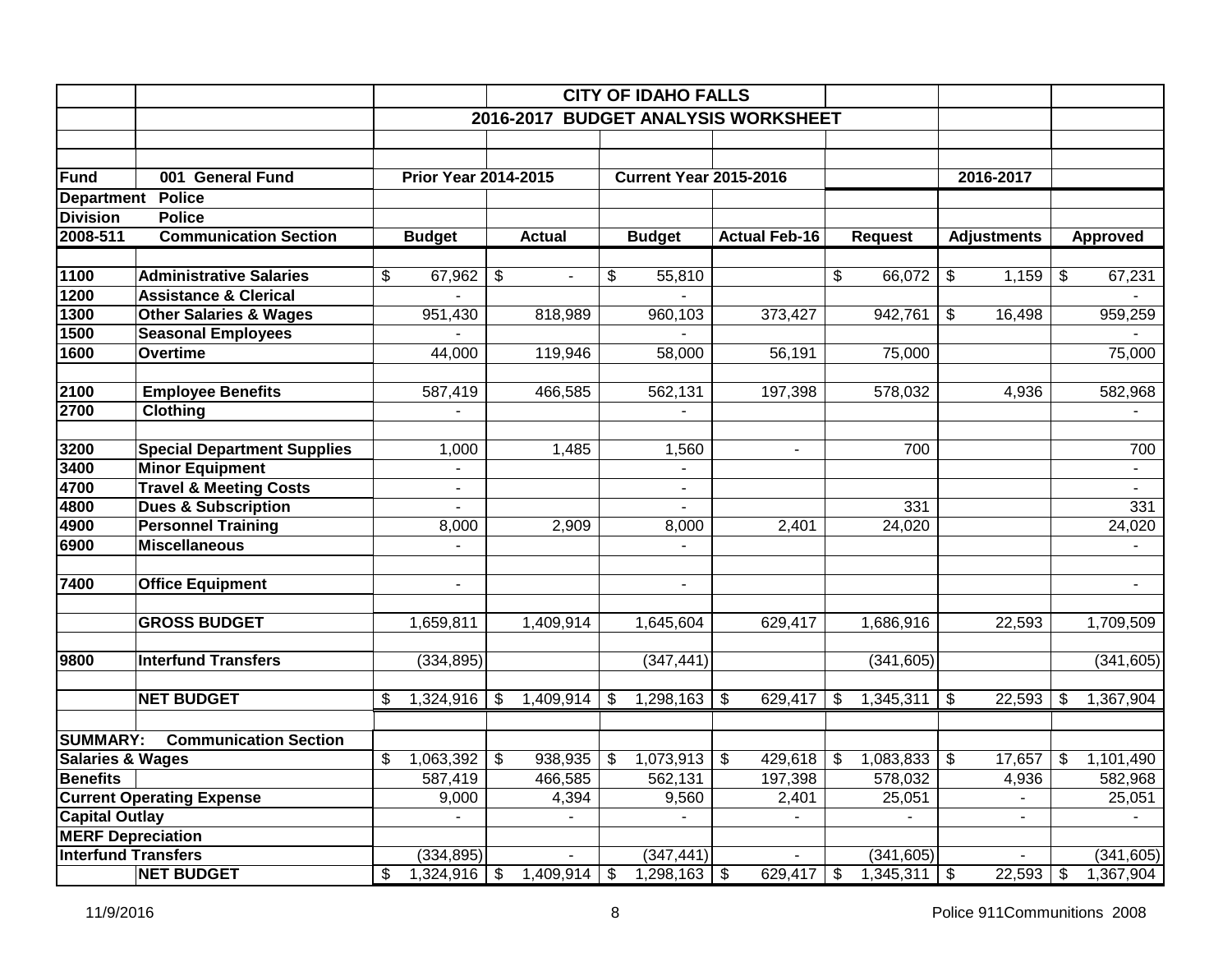|                             |                                     |                           |                             |                          |               |                           | <b>CITY OF IDAHO FALLS</b>    |                           |                                     |                |                         |                    |                         |                |
|-----------------------------|-------------------------------------|---------------------------|-----------------------------|--------------------------|---------------|---------------------------|-------------------------------|---------------------------|-------------------------------------|----------------|-------------------------|--------------------|-------------------------|----------------|
|                             |                                     |                           |                             |                          |               |                           |                               |                           | 2016-2017 BUDGET ANALYSIS WORKSHEET |                |                         |                    |                         |                |
|                             |                                     |                           |                             |                          |               |                           |                               |                           |                                     |                |                         |                    |                         |                |
| <b>Fund</b>                 | 001 General Fund                    |                           | <b>Prior Year 2014-2015</b> |                          |               |                           | <b>Current Year 2015-2016</b> |                           |                                     |                |                         | 2016-2017          |                         |                |
| <b>Department</b>           | <b>Police</b>                       |                           |                             |                          |               |                           |                               |                           |                                     |                |                         |                    |                         |                |
| <b>Division</b>             | <b>Police</b>                       |                           |                             |                          |               |                           |                               |                           |                                     |                |                         |                    |                         |                |
| 2012-511                    | <b>Computer Section</b>             |                           | <b>Budget</b>               |                          | <b>Actual</b> |                           | <b>Budget</b>                 |                           | <b>Actual Feb-16</b>                | <b>Request</b> |                         | <b>Adjustments</b> |                         | Approved       |
| 1500                        | <b>Seasonal Employees</b>           | $\boldsymbol{\mathsf{S}}$ | 4,560                       | \$                       | 2,465         | $\sqrt[6]{3}$             | $\blacksquare$                |                           |                                     |                |                         |                    |                         | $\blacksquare$ |
| 2100                        | <b>Employee Benefits</b>            |                           | 413                         |                          | 201           |                           | $\blacksquare$                |                           |                                     |                |                         |                    |                         | $\blacksquare$ |
| 3200                        | <b>Special Dept. Supplies</b>       |                           | $\mathbf{r}$                |                          |               |                           | $\blacksquare$                |                           |                                     |                |                         |                    |                         |                |
| 3400                        | <b>Minor Equipment</b>              |                           | 10,874                      |                          | 6,616         |                           | 4,144                         |                           | 572                                 | 2,754          |                         |                    |                         | 2,754          |
| 5800                        | <b>Rep &amp; Mtnce Office Equip</b> |                           | 4,000                       |                          | 2,282         |                           | 8,610                         |                           | $\overline{716}$                    |                |                         |                    |                         |                |
| 7400                        | <b>Office Equipment</b>             |                           | 51,100                      |                          | 51,173        |                           | 362,602                       |                           | 324,901                             | 54,000         |                         |                    |                         | 54,000         |
| 7600                        | <b>All Other Equipment</b>          |                           |                             |                          |               |                           |                               |                           |                                     |                |                         |                    |                         |                |
|                             |                                     |                           | $\sim$                      |                          |               |                           |                               |                           |                                     |                |                         |                    |                         |                |
| 7900                        | <b>MERF Depreciation</b>            |                           | $\blacksquare$              |                          |               |                           |                               |                           |                                     |                |                         |                    |                         |                |
|                             | <b>GROSS BUDGET</b>                 |                           | 70,947                      |                          | 62,737        |                           | 375,356                       |                           | 326,188                             | 56,754         |                         | $\sim$             |                         | 56,754         |
|                             | <b>NET BUDGET</b>                   | $\overline{\mathbf{S}}$   | 70,947                      | $\overline{\mathcal{S}}$ | 62,737        | ها                        | 375,356                       | $\boldsymbol{\mathsf{S}}$ | $326,188$ \$                        |                |                         |                    | $\overline{\mathbf{3}}$ | 56,754         |
|                             | <b>SUMMARY: Computer Section</b>    |                           |                             |                          |               |                           |                               |                           |                                     |                |                         |                    |                         |                |
| <b>Salaries &amp; Wages</b> |                                     | \$                        | 4,973                       | $\$\$                    | 2,666         | $\boldsymbol{\mathsf{S}}$ |                               | \$                        | $\blacksquare$                      | \$             | $\overline{\mathbf{S}}$ | ÷.                 | \$                      | $\blacksquare$ |
| <b>Benefits</b>             |                                     |                           |                             |                          |               |                           |                               |                           |                                     |                |                         |                    |                         |                |
|                             | <b>Current Operating Expense</b>    |                           | 14,874                      |                          | 8,898         |                           | 12,754                        |                           | 1,287                               | 2,754          |                         | $\blacksquare$     |                         | 2,754          |
| <b>Capital Outlay</b>       |                                     |                           | 51,100                      |                          | 51,173        |                           | 362,602                       |                           | 324,901                             | 54,000         |                         | $\blacksquare$     |                         | 54,000         |
|                             | <b>MERF Depreciation</b>            |                           |                             |                          |               |                           |                               |                           |                                     |                |                         | $\blacksquare$     |                         |                |
|                             | <b>Interfund Transfers</b>          |                           |                             |                          |               |                           |                               |                           |                                     |                |                         |                    |                         |                |
|                             | <b>NET BUDGET</b>                   | \$                        | $70,947$ \$                 |                          | 62,737        | $\sqrt{3}$                | 375,356                       | \$                        | $326,188$ \$                        |                |                         | $\sim$             | \$                      | 56,754         |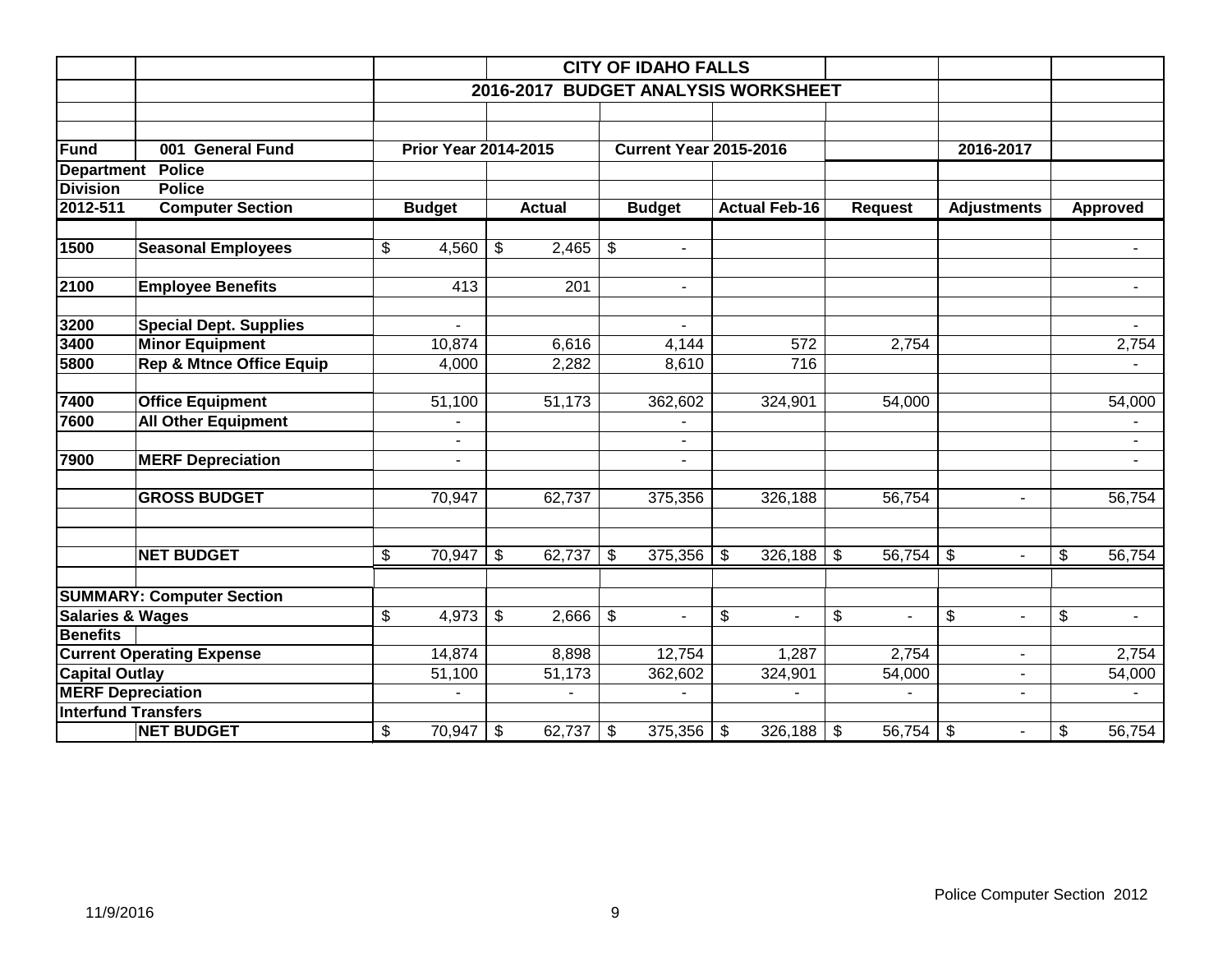|                   |                                        |                             |               | <b>CITY OF IDAHO FALLS</b>    |                                     |                                     |                    |                 |
|-------------------|----------------------------------------|-----------------------------|---------------|-------------------------------|-------------------------------------|-------------------------------------|--------------------|-----------------|
|                   |                                        |                             |               |                               | 2016-2017 BUDGET ANALYSIS WORKSHEET |                                     |                    |                 |
|                   |                                        |                             |               |                               |                                     |                                     |                    |                 |
|                   |                                        |                             |               |                               |                                     |                                     |                    |                 |
| Fund              | 001 General Fund                       | <b>Prior Year 2014-2015</b> |               | <b>Current Year 2015-2016</b> |                                     |                                     | 2016-2017          |                 |
| <b>Department</b> | <b>Police</b>                          |                             |               |                               |                                     |                                     |                    |                 |
| <b>Division</b>   | <b>Police</b>                          |                             |               |                               |                                     |                                     |                    |                 |
| 2041-511          | <b>Animal Control</b>                  | <b>Budget</b>               | <b>Actual</b> | <b>Budget</b>                 | <b>Actual Feb-16</b>                | <b>Request</b>                      | <b>Adjustments</b> | <b>Approved</b> |
|                   |                                        |                             |               |                               |                                     |                                     |                    |                 |
| 1200              | <b>Assistance &amp; Clerical</b>       | 60,872<br>\$                | \$<br>61,201  | \$<br>64,144                  | \$<br>26,012                        | $\boldsymbol{\mathsf{S}}$<br>64,709 | \$<br>1,132        | \$<br>65,841    |
| 1300              | <b>Other Salaries &amp; Wages</b>      | 264,076                     | 265,835       | 267,407                       | 109,523                             | 276,201                             | \$<br>4,834        | 281,035         |
| 1500              | <b>Seasonal Employees</b>              | 6,240                       | 7,809         |                               | 2,978                               |                                     |                    |                 |
| 1600              | Overtime                               | 3,000                       | 3,028         | 2,500                         | 1,104                               | 2,500                               |                    | 2,500           |
|                   |                                        |                             |               |                               |                                     |                                     |                    |                 |
| 2100              | <b>Employee Benefits</b>               | 186,355                     | 197,837       | 189,902                       | 67,905                              | 201,087                             | 1,728              | 202,815         |
| 2700              | <b>Clothing</b>                        |                             |               |                               |                                     |                                     |                    |                 |
|                   |                                        |                             |               |                               |                                     |                                     |                    |                 |
| 3100              | <b>Office Supply</b>                   | 900                         | 806           | 900                           | 465                                 | 900                                 |                    | 900             |
| 3200              | <b>Special Dept. Supplies</b>          | 33,013                      | 22,776        | 31,049                        | 13,757                              | 28,760                              |                    | 28,760          |
| 3264              | <b>Animal Micro Chips</b>              | 13,500                      | 11,381        | 13,500                        | 13,250                              | 13,500                              |                    | 13,500          |
| 3400              | <b>Minor Equipment</b>                 |                             |               | 1,000                         | 792                                 | 3,000                               |                    | 3,000           |
| 4238              | <b>Veterinary Services</b>             | 91,500                      | 58,187        | 109,500                       | 7,033                               | 2,000                               |                    | 2,000           |
| 4400              | <b>Advertising</b>                     | 100                         |               | 100                           |                                     | 100                                 |                    | 100             |
| 4600              | <b>Insurance</b>                       | 4,595                       | 4,595         | 4,011                         | 1,618                               | 4,119                               |                    | 4,119           |
| 4700              | <b>Travel &amp; Meeting Costs</b>      |                             |               |                               |                                     |                                     |                    |                 |
| 4800              | <b>Dues &amp; Subscriptions</b>        | 1,160                       | 1,250         | 1,160                         | 360                                 | 1,060                               |                    | 1,060           |
| 4900              | <b>Personnel Training</b>              | 3,055                       | 4,002         | 2,825                         |                                     | 5,195                               |                    | 5,195           |
| 5000              | <b>Custodial Cleaning</b>              | 3,600                       | 1,271         | 3,300                         | 549                                 | 3,350                               |                    | 3,350           |
| 5100              | <b>Telephone</b>                       | 4,264                       | 4,697         | 4,522                         | 2,118                               | 4,522                               |                    | 4,522           |
| 5200              | <b>Heat, Lights &amp; Utilities</b>    | 30,125                      | 19,126        | 30,125                        | 10,186                              | 35,155                              |                    | 35,155          |
| 5800              | <b>Repair &amp; Mtnce Office Equip</b> | 1,120                       | 987           | 832                           | 432                                 | 3,220                               |                    | 3,220           |
| 5900              | <b>Repair &amp; Mtnce Grounds</b>      | 476                         | 432           | 476                           | 489                                 | 490                                 |                    | 490             |
| 6000              | <b>Rep &amp; Mtnce Building</b>        | 7,199                       | 6,986         | 13,078                        | 3,575                               | 16,700                              |                    | 16,700          |
| 6100              | <b>Rep &amp; Mtnce Auto Equip</b>      | 21,000                      | 20,900        | 20,100                        | 9,000                               | 20,100                              |                    | 20,100          |
| 6200              | <b>Rep &amp; Mtnce Other Equip</b>     |                             |               |                               |                                     |                                     |                    |                 |
| 6400              | <b>Maint Work Order Transfers</b>      | 500                         | 4,581         | 500                           | 13,447                              | 500                                 |                    | 500             |
| 6900              | <b>Miscellaneous</b>                   |                             | 40            | $\overline{\phantom{a}}$      |                                     |                                     |                    |                 |
| 6901              | <b>Cash Over/Short</b>                 |                             | 418           |                               |                                     |                                     |                    |                 |
| 6932              | <b>Credit Card Fees</b>                | 2,593                       | 2,410         | 2,593                         | $\overline{\phantom{a}}$            | 2,593                               |                    | 2,593           |
| 6949              | <b>Donation Expenses</b>               | 2,500                       | 812           | 12,125                        | 10,926                              | 10,000                              |                    | 10,000          |
|                   |                                        |                             |               |                               |                                     |                                     |                    |                 |
| 7200              | <b>Buildings</b>                       |                             |               | $\overline{\phantom{0}}$      |                                     |                                     |                    |                 |
| 7300              | <b>Imp Other Than Buildings</b>        |                             |               | $\blacksquare$                |                                     |                                     |                    |                 |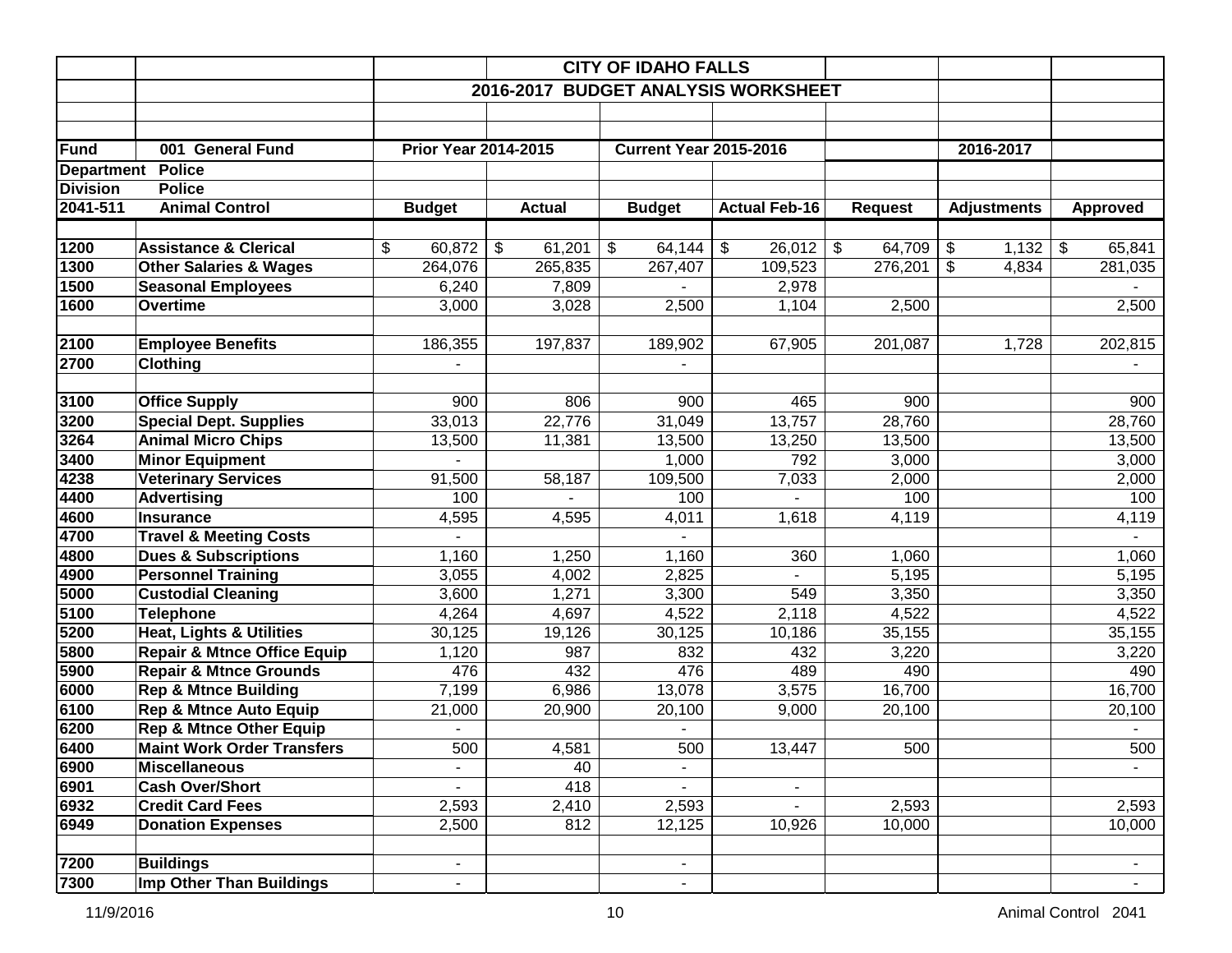| 7400                        | <b>Office Equipment</b>          | 4,103                    |                | 11,603  |     | -       |            |              |      |         |             |                |         |
|-----------------------------|----------------------------------|--------------------------|----------------|---------|-----|---------|------------|--------------|------|---------|-------------|----------------|---------|
| 7500                        | <b>Automobiles</b>               | $\overline{\phantom{0}}$ |                |         |     | ۰.      |            |              |      |         |             |                |         |
| 7600                        | <b>All Other Equipment</b>       | ٠                        |                | 6,104   |     | ٠       |            |              |      | 7,000   |             |                | 7,000   |
| 7900                        | <b>MERF Depreciation</b>         | 12,000                   |                | 12,420  |     | 12,000  |            | 5,500        |      | 13,200  |             |                | 13,200  |
|                             | <b>GROSS BUDGET</b>              | 757,846                  |                | 731,493 |     | 787,649 |            | 301,018      |      | 719,961 | 7,694       |                | 727,655 |
|                             |                                  |                          |                |         |     |         |            |              |      |         |             |                |         |
|                             | <b>NET BUDGET</b>                | \$<br>757,846            | \$             | 731,493 | \$  | 787,649 | \$         | 301,018      | l \$ | 719,961 | \$<br>7,694 | \$             | 727,655 |
|                             | <b>SUMMARY: Animal Control</b>   |                          |                |         |     |         |            |              |      |         |             |                |         |
| <b>Salaries &amp; Wages</b> |                                  | \$<br>334,188            | $\mathfrak{S}$ | 337,873 | \$  | 334,051 | \$         | 139,616      | \$   | 343,410 | \$<br>5,966 | $\mathfrak{S}$ | 349,376 |
| <b>Benefits</b>             |                                  | 186,355                  |                | 197,837 |     | 189,902 |            | 67,905       |      | 201,087 | 1,728       |                | 202,815 |
|                             | <b>Current Operating Expense</b> | 221,200                  |                | 165,657 |     | 251,696 |            | 87,997       |      | 155,264 |             |                | 155,264 |
| <b>Capital Outlay</b>       |                                  | 4,103                    |                | 17,707  |     |         |            |              |      | 7,000   |             |                | 7,000   |
|                             | <b>MERF Depreciation</b>         | 12,000                   |                | 12,420  |     | 12,000  |            | 5,500        |      | 13,200  | ۰           |                | 13,200  |
|                             | <b>Interfund Transfers</b>       |                          |                |         |     |         |            |              |      |         |             |                |         |
|                             | <b>NET BUDGET</b>                | \$<br>757,846 \$         |                | 731,493 | -\$ | 787,649 | $\sqrt{3}$ | $301,018$ \$ |      | 719,961 | \$<br>7,694 | -\$            | 727,655 |